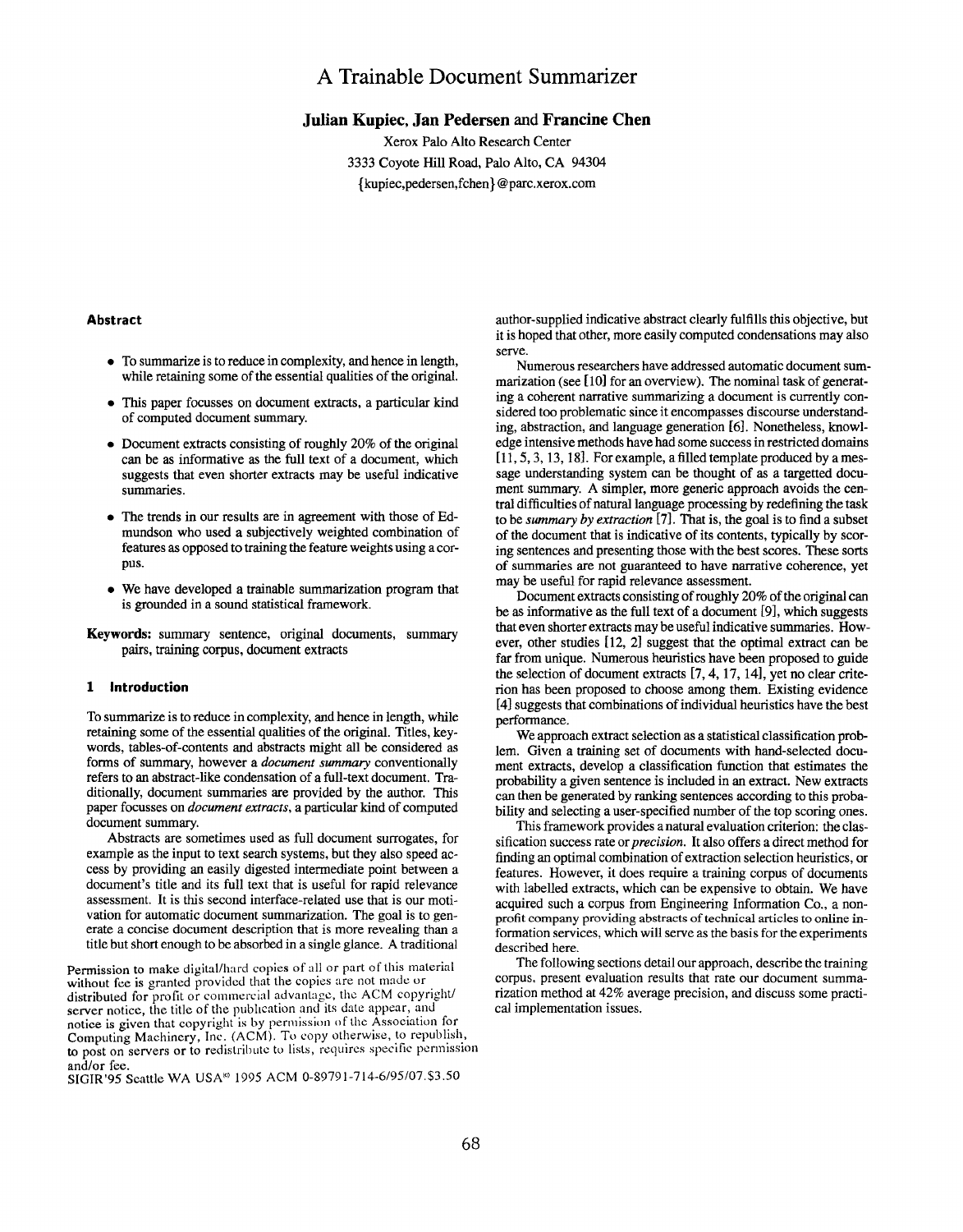Aerospace America American Laboratory Civil Engineering Chemical Engineering Education Concrete International IEEE Communications Magazine IEEE Control System Journal of Cellular Plastics Journal of Material Science Letters Japanese Railway Engineering Machine Design

Manufacturing Engineering Metal Finishing Modem Plastics Oil and Gas Journal Pulp and Paper International Robotics World Scripta Metallurgica et Materiala Sensors Water Engineering and Management Wire Association International '93

Table 1: Journals in Corpus

# 2 A Trainable Summarizer

Extracting summarizers typically compute a score for each sentence in a document and then select the highest scoring subset. The scoring criteria employed include participation in predefined semantic roles[11], rhetorical relations[8], inclusion of phrasal index terms[16], document-specific keyword frequencies[7], location heuristics[1], and the assessment of sentence similarity structure<sup>[17, 15]</sup>. Methods either assume the document exists in isolation, or in the context of a larger collection, which al lows term weights to depend on corpus statistics[14, 15].

The precise formulation of the scoring rule is heuristic and empirical in nature. However, if one were given a training corpus of documents with matched extracts, it would be natural to approach the problem as one of statistical classification. This would provide a principled method for selecting among potential features, or scoring criteria, and for choosing a weighted combination of these to produce an "optimal" scoring scheme — optimal in the sense of doing the best job possible of predicting the extraction selection performed by human judges given the features and the method of combination. To pursue this approach, we need to establish the set of potential features, the classification method, and a training corpus cf document/extract pairs.

# 2.1 Features

Paice [10] groups sentence scoring features into seven categories. Frequency-keyword heuristics use the most common content words as indicators of the main themes in the document. Sentences containing these words are scored using functions of their frequency counts [4, 19]. The title-keyword heuristic assumes that important sentences contain content words that are present in the title and major headings of a document. Location heuristics assume that important sentences lie at the beginning and end of a document, in the first and last sentences of paragraphs [1, 4], and also immediately below section headings. *Indicator phrases* contain words that are likely to accompany indicative or informative summary material (e.g., "This report..."). A related heuristic involves cue words. These may include two sets of "bonus" and "stigma" words [4] which are positively and negatively correlated with summary sentences. Example bonus words are "greatest" and "significant". Stigma words are exemplified by "hardly" and "impossible".

Through experimentation we settled on the following feature set, which are all discrete in nature.

Sentence Length Cut-off Feature: Short sentences tend not to be included in summaries (section headings generally count as short sentences). Given a threshold (e.g., 5 words), the feature is true for all sentences longer than the threshold, and false otherwise.

- Fixed-Phrase Feature: Sentences containing any of a list of fixed phrases, mostly two words long (e.g., "this letter...", "In conclusion..." etc.), or occurring immediately after a section heading containing a keyword such as "conclusions", "results", "summary", and "discussion" are more likely to be in summaries. This features is true for sentences that contain any of 26 indicator phrases, or that follow section heads that contain specific keywords.
- Paragraph Feature: This discrete feature records information for the first ten paragraphs and last five paragraphs in a document. Sentences in a paragraph are distinguished according to whether they are paragraph-initial, paragraph-final (for paragraphs longer than one sentence) and paragraph-medial (in paragraphs greater than two sentences long).
- Thematic Word Feature: The most frequent content words are defined as thematic words (ties for words with the same frequency are resolved on the basis of word length). A small number of thematic words is selected and each sentence is scored as a fimction of frequency. This feature is binary, depending on whether a sentence is present in the set of highest scoring sentences. Experiments were performed in which scaled sentence scores were used as pseudo-probabilities, however this gave inferior performance.
- Uppercase Word Feature: Proper names are often important, as is explanatory text for acronyms e.g., "... by the ASTM (American Society for Testing and Materials)". This feature is computed similarly to the previous one, with the constraints that an uppercase thematic word is not sentence-initial and begins with a capital letter. Additionally, it must occur several times and must not be an abbreviated unit of measurement (e.g., F, C, Kg, etc.). Sentences in which such words appear first score twice as much as later occurrences.

# 2.2 Classifier

For each sentence  $s$  we compute the probability it will be included in a summary S given the k features  $F_i$ ;  $j = 1...k$ , which can be expressed using Bayes' rule as follows:

$$
P(s \in \mathcal{S}|F_1, F_2, \ldots F_k) = \frac{P(F_1, F_2, \ldots F_k|s \in \mathcal{S})P(s \in \mathcal{S})}{P(F_1, F_2, \ldots F_k)}
$$

Assuming statistical independence of the features:

$$
P(s \in S | F_1, F_2, \dots, F_k) = \frac{\prod_{j=1}^k P(F_j | s \in S) P(s \in S)}{\prod_{j=1}^k P(F_j)}
$$

 $P(s \in S)$  is a constant and  $P(F<sub>1</sub>|s \in S)$  and  $P(F<sub>2</sub>)$  can be estimated directly from the training set by counting occurrences. Note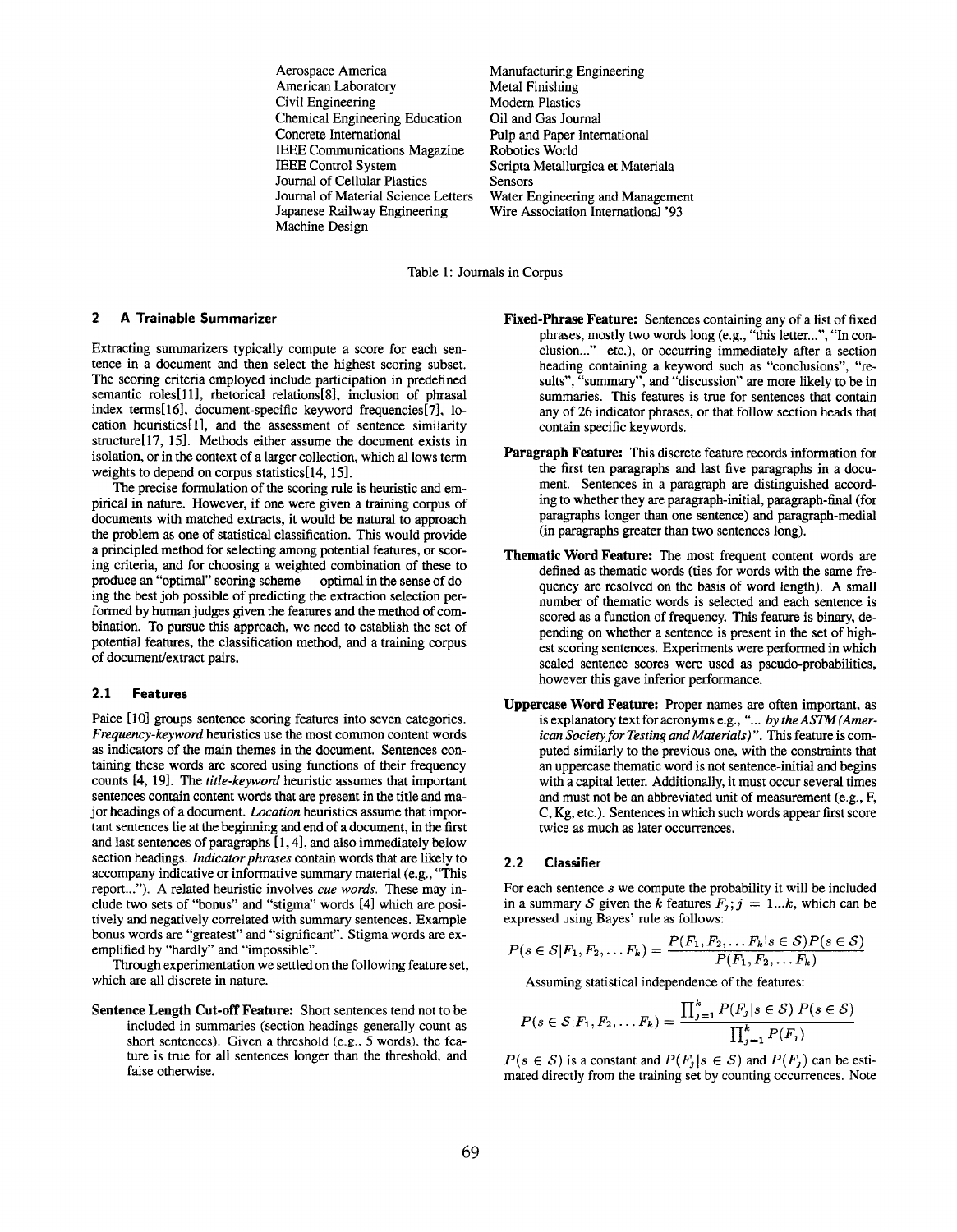that since all the features are discrete, we can formulate this equation in terms of probabilities rather than likelihoods. This yields a simple Bayesian classification function that assigns for each s a score which can be used to select sentences for inclusion in a generated summary.

# 3 The Corpus

The training corpus provided by Engineering Information employed in our investigation contains documents without author-supplied abstracts. Abstracts were instead created by professional abstractors by reference to the original. There are 188 document/summary pairs, sampled from 21 publications in the scientific/technical domain (see Table 1). These summaries are mainly indicative, and their average length is three sentences. An example is shown in Figure 1.

Documents were received in the form of photocopies which required scanning and optical character recognition (OCR) to extract their text portions. This process introduced spelling errors and occasional omissions of text. The resulting text files were manually checked, and either rejected due to excessive OCR errors or cleanedup. Errors and omissions still remain in the files after cleanup, however they are unlikely to affect results. Particular care was taken to ensure that the beginnings and ends of documents were correct, as most summary sentences are located at these places. The average number of sentences per document is 86 (a slightly conservative estimate due to the omissions). Each document was "normalized" so that the first line of each file contained the document title. Text describing author, address etc., between the title and the start of the document proper was removed, as was the bibliography. (Techniques for dealing with more typical text are described in Section 6). The corresponding originaJ text for Figure 1 is shown in Figure  $\overline{2}$ 

The training strategy outlined in Section 2 assumes that we have document/extract pairs. However, we have in fact manual summary sentences that are "inspired" by particular sentences in the original documents. Thus the summarization task we are addressing is to extract the same set of sentences from a document that an expert might use to make summary text, either verbatim or with minor modification, preserving content.

#### 3.1 Sentence Matching

To proceed with training, we need to obtain a correspondence between the manual summary sentences and sentences in the original document. Sentences from the original documents can be matched to those in the manual summaries in several ways. A direct sentence match occurs when a manual summary sentence could either be extracted verbatim from the original, or with minor modifications, preserving the content (as exemplified by Figures 1 and 2). When it is obvious that two or more sentences were used from the original to make a summary sentence, a direct join occurs. If it is either obvious or suspected that the expert constructed a summary sentence from a general reading (i.e. using no specific sentence from the original) the summary sentence is labelled unmatchable. Individual summary sentences may also be Iabelled incomplete in two situations. The first is when some overlap does exist between a summary sentence and one in the original, but the content of the original is not preserved in the summary sentence. The second is when the summary sentence includes a sentence from the original document, but also contains other information that is not covered by a direct join. Joins may themselves be labelled *incomplete* for the same reasons. Examples of these correspondences are shown in the Appendix. The correspondences were produced in two passes. In the first, an automatic alignment program was used to find the best oneto-one sentence match in the original documents for each summary

sentence. These were used as a starting point for the manual assignment of correspondences made in the second pass. Table 2 shows the distribution of the correspondences in the training corpus.

| <b>Direct Sentence Matches</b>     | 451 | 79% |
|------------------------------------|-----|-----|
| Direct Joins                       | 19  | 3%  |
| Unmatchable Sentences              | 50  | 9%  |
| <b>Incomplete Single Sentences</b> | 21  | 4%  |
| Incomplete Joins                   | 27  | 5%  |
| <b>Total Manual Summary sents</b>  | 568 |     |

#### Table 2: Distribution of Correspondences

The table indicates that 79% of the summary sentences have direct matches. The 19 direct joins consist of a total of 41 different sentences from original documents. For three summary sentences, the best matching "sentences" in the original appeared to be the corresponding document titles. Nine of the manual summary sentences appeared to contain section headings (e.g. in lists). In eight instances a sentence in the original document was split up to make several sentences in the manual summaries.

### 4 Evaluation

Since we had insufficient data to reserve a separate test corpus we used a cross-validation strategy for evaluation. Documents from a given journal were selected for testing one at a time, all other document/summary pairs were used for training. Results were summed over journals. Unmatchable and incomplete sentences were excluded from both training and testing, yielding a total of 498 unique sentences. We evaluate performance in two ways.

The first evaluation measure is stringent – the fraction of manual summary sentences that were faithfully reproduced by the summarizer program. It is thus limited by the drawbacks of text excerpting and the highest performance attainable is the sum of all direct sentence matches and all direct joins. Referring to Table 2 this is:

$$
\frac{451+19}{568} = 83\%
$$

A sentence produced by the summarizer is defined as correct here if:

- 1. It has a direct sentence match, and is present in the manual summary.
- 2. It is in the manual summary as part of a direct join, and all other members of the join have also been produced (thus all the information in the join is preserved).

For each test document, the trained summarizer produced the same number of sentences as were in the corresponding manual summary. Of the 568 sentences, 195 direct sentence matches and 6 direct joins were correctly identified, for a total of 201 correctly identified summary sentences. The summarizer thus replicates 35% of the information in the manual summaries. This assumes that only one "correct" summary exists for a document which is very unlikely to be the case. Indeed. it has been observed that subjects differ greatly when asked to select summary sentences [2]. In particular. Rath et al. [12] found that extracts selected by four different human judges had only 25% overlap, and for a given judge over time only 55% overlap.

The second evaluation measure is the fraction of the 498 matchable sentences that were correctly identified by the summarizer (it is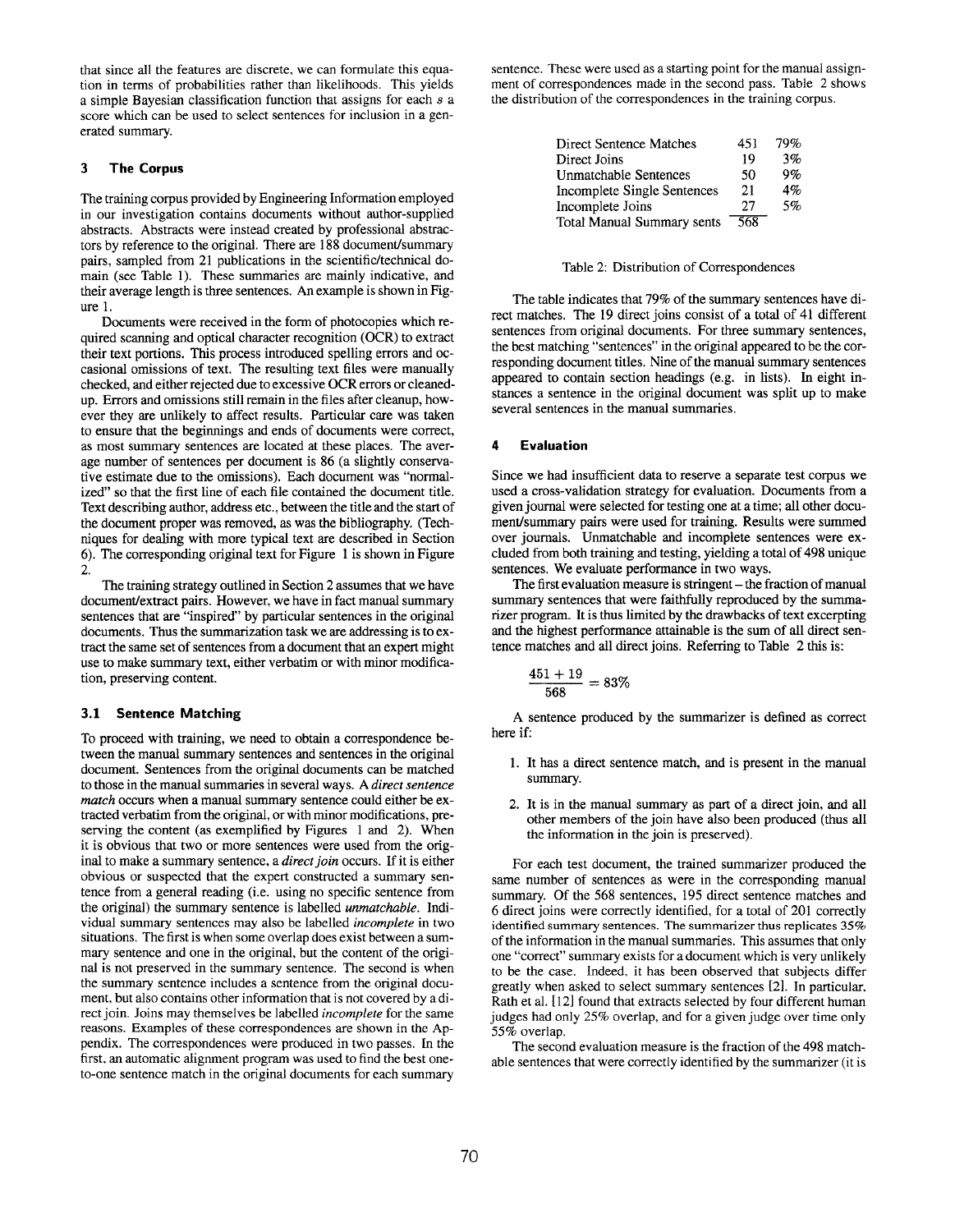The work undertaken examines the drawability of steel wire rod with respect to elements that are not intentionally added to steel. Only low carbon steels were selected for experimentation. During wire drawing, failure-inducing tensile forces are greatest at the center of the wire. This accounts for the classic appearance of ductile failure with the center of the wire failing in a ductile manner.

Figure 1: A Manual Summary

**Paragraph 2:** The work undertaken examines the drawability of steel wire rod with respect to elements that are not intentionally added to steel. The effect of microstmcture was not of interest to the investigation. For this reason, only low carbon steels were selected for experimentation.

.....

 $\overline{\phantom{a}}$ 

Paragraph 4: Once nucleated, these microvoids grow and coalesce, until the wire can no longer support the drawing load and a break occurs. During wiredrawing, failure-inducing tensile forces are greatest at the center of the wire. This accounts for the classic appearance of ductile failure with the center of the wire failing in a ductile manner, while the circumference fails last, and in shear.

Figure 2: Relevant Paragraphs from Original

thus theoretically possible to attain 100% correct). When the summarizer outputs the same number of sentences as in corresponding manual summaries, 211 out of 498 (42%) were correctly identified.

The second column in Table 3 shows the sentence-level performance for individual features. In cases where sentences have the same probability, they are ranked in document order. Thus, the sentence length cut-off feature, if used alone, returns the text at the beginning of a document, excluding the title and headings.

| Feature              | Individual           | Cumulative           |  |
|----------------------|----------------------|----------------------|--|
|                      | <b>Sents Correct</b> | <b>Sents Correct</b> |  |
| Paragraph            | 163(33%)             | 163(33%)             |  |
| <b>Fixed Phrases</b> | 145(29%)             | 209(42%)             |  |
| Length Cut-off       | 121(24%)             | 217(44%)             |  |
| Thematic Word        | $101(20\%)$          | 209(42%)             |  |
| Uppercase Word       | $100(20\%)$          | 211(42%)             |  |

#### Table 3: Performance of Features

The third column in Table 3 shows how performance varies as features are successively combined together, in descending order of individual performance. The best combination is (para $graph + fixed$ -phrase + sentence-length). Addition of the frequencykeyword features (thematic and uppercase word features) results in a slight decrease in overall performance.

For a baseline, we compared the summarizer with the strategy of simply selecting sentences from the beginning of a document (how documents are typically displayed and read). This baseline was computed by considering the sentence length cut-off feature alone, which ranks sentences in reading order, excluding short fragments, such as section headings. When compared to the baseline (which can be read off the third row of Table 3; 121 sentences correct) using the full feature set improves performance by 74% (211 sentences correct).

Figure 3 shows the performance of the summarizer (using all features) as a function of summary size. When generating summaries that automatically select 25% of the sentences in the original documents, Edmundson cites a sentence-level performance of 44%. By analogy, 25% of the average document length (86 sentences) in our corpus is about 20 sentences. Reference to the table indicates performance at 84%.

# 5 Discussion

The trends in our results are in agreement with those of Edmundson [4] who used a subjectively weighted combination of features as opposed to training the feature weights using a corpus. He also found that location-based heuristics gave best performance. His best combination of heuristics were based on location, titlekeywords and cue words. Edmundson also experimented with a frequency-keyword heuristic, omitting it from his preferred selection on account of inferior performance.

Frequency-keyword features (i.e. the thematic word feature and uppercase feature) also gave poorest individual performance in our evaluation. The likely reason is that they select sentences more evenly throughout a text, but our corpus contains a lot of indicative material located at the beginnings and ends. We have however retained these features in our final system for several reasons. The first is robustness; many text genres do not contain any of the indicatorphrases that are common in the corpus we have used  $<sup>1</sup>$ . Secondly,</sup> as the number of sentences in a summary grows, more dispersed informative material tends to be included.

As described in Section 3.1, we first used an automatic alignment program to obtain correspondences, which were then manually checked and corrected. We also evaluated performsmce using the manually corrected correspondences, but training using only the correspondences produced by the alignment program. The performance was 216 sentences  $(43%)$  correct, suggesting that for corpora such ours, summarizers can be trained automatically from document/summary pairs without manual intervention.

### 6 Implementation Issues

Our goal is to provide a summarization program that is of general utility. This requires attention to several issues beyond the training of features and performance evaluation. The first concerns robustness (in this regard multiple features have already been discussed).

<sup>&</sup>lt;sup>1</sup>When the fixed-phrase feature is omitted, performance drops from 211 sentences (42%) to 17S (36%)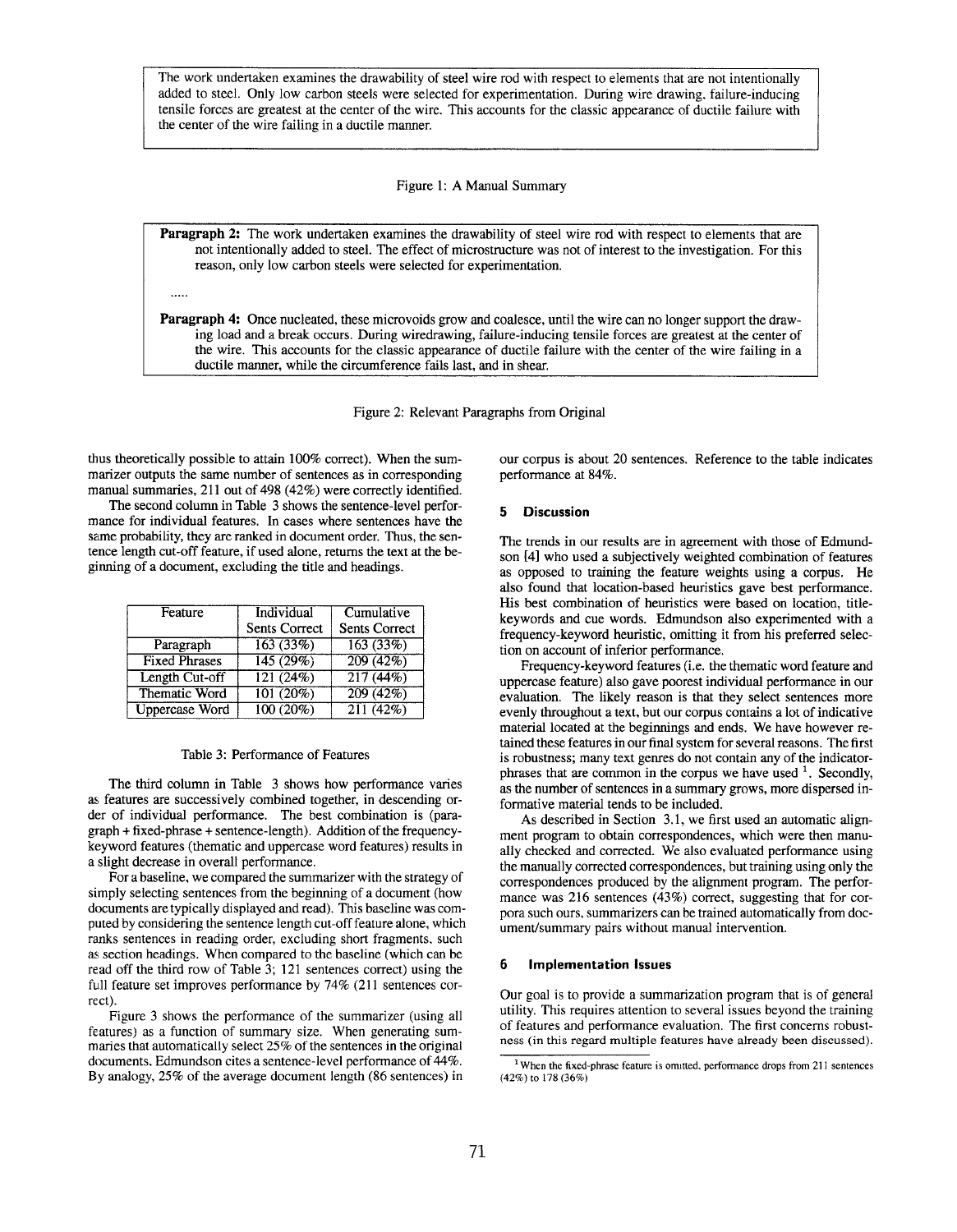

Figure 3: Performance vs. Summary Size

# Key Phrases:

cold work solute atmospheres<br>solute atoms test piece solute atoms<br>dislocation velocity dynamic strain aging

### Sentence Extracts:

• Drawability of low carbon steel wire

- The work undertaken examines the drawability of steel wire rod with respect to elements that are not intentionally added to steel.
- For this reason, only low carbon steels were selected for experimentation.
- During wiredrawing, failure-inducing tensile forces are greatest at the center of the wire.
- This accounts for the classic appearance of ductile failure with the center of the wire failing in a ductile manner, while the circumference fails last, and in shear.



As mentioned earlier, documents in the corpus were edited so that the title appears first and the text of the document proper immediately follows. In practice, both the title (if present) and the beginning of the main body of text are often preceded by dates, addresses, names. and various other notations. It is advantageous to find the title, and the beginning of the main text (performance is sensitive to the beginning of the main text, by virtue of the paragraph feature). We therefore implemented another set of features specifically to find the start of the main text body. and to isolate a sentence that acts as a title, lying between the main text and beginning of the document. Briefly, these features include numbers, explicit sentence boundary marks, word case, and paragraph and sentence lengths. For example, uppercase or word-initial uppercase letters are often used in titles, and consecutive sentences ending with explicit punctuation are more likely to be in the main text body. Additionally, if an authorsupplied abstract is present (identified by a heading containing the word *abstract*), then subsequent paragraphs are used directly as the summary and no feature-based extraction is attempted.

The second issue concerns presentation and other forms of summary information. The highest scoring sentences (including the likely title) are shown in reading order to the user in conjunction with the key phrases of the document (as illustrated in Figure 4). These key phrases must contain at least two adjacent words, are primarily noun phrases, and are presented in frequency order. They are computed based on a frequency analysis of word sequences in a document. To identify them, a stop list composed of articles, prepositions, common adverbs, and auxilary verbs is used to break the words in a sentence into phrases.

#### 7 Conclusions

We have developed a trainable summarization program that is grounded in a sound statistical framework. For summaries that are 25% of the size of the average test document, it selects 84% of the sentences chosen by professionals. For smaller summary sizes an improvement of 74% was observed over simply presenting the beginning of a document. We have also described how extracts can be used with other information to create a summary useful of rapid relevance assessment while browsing.